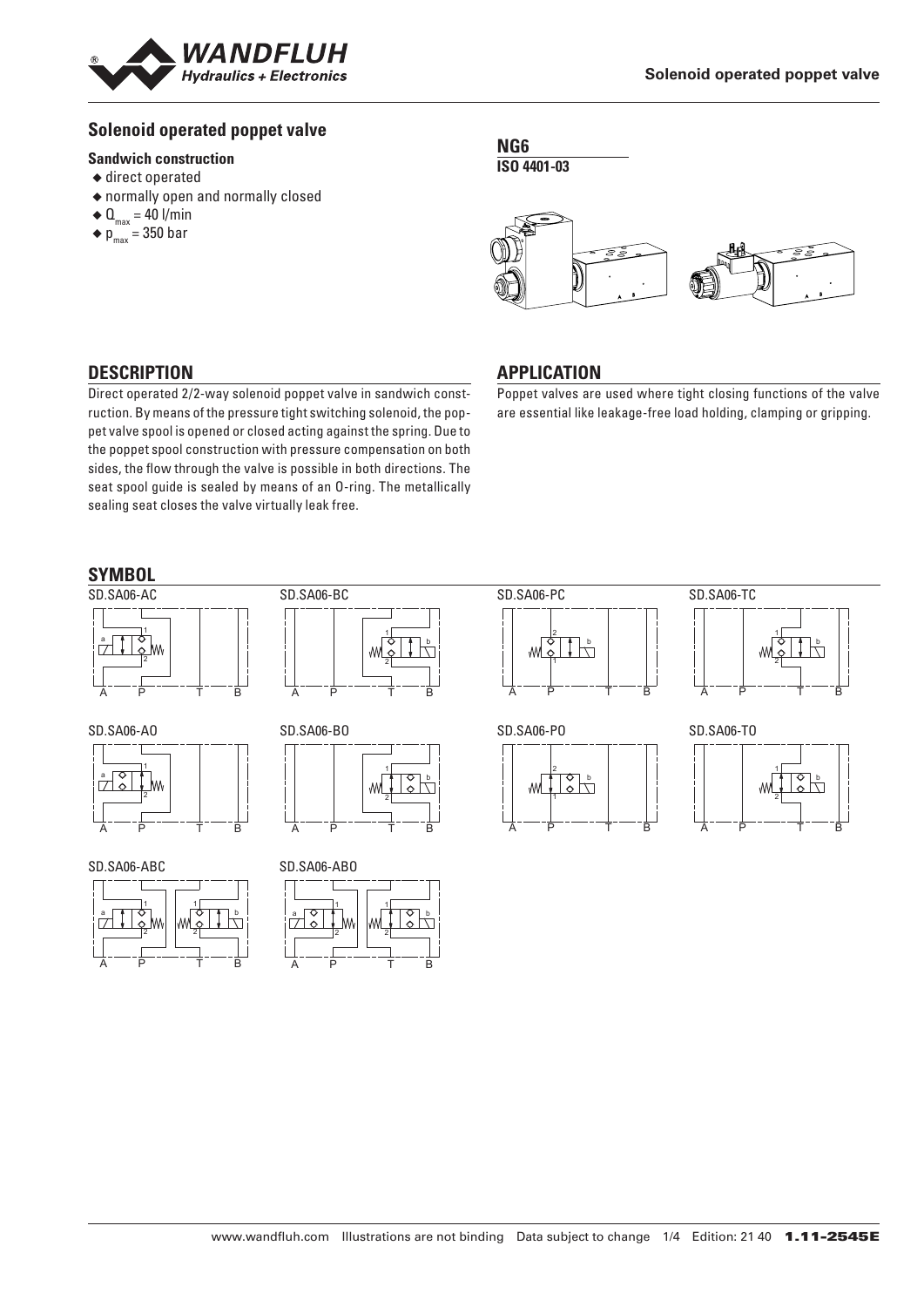

# **TYPE CODE**

|                                                |                                             |                                                   |                                            |                | SD | SA06 - |  |  | $\blacksquare$ | $\#$ |  |
|------------------------------------------------|---------------------------------------------|---------------------------------------------------|--------------------------------------------|----------------|----|--------|--|--|----------------|------|--|
| Poppet valve direct operated                   |                                             |                                                   |                                            |                |    |        |  |  |                |      |  |
| Coil execution                                 | Standard<br>Ex-protection                   | $rac{S}{Y}$                                       |                                            |                |    |        |  |  |                |      |  |
| Sandwich construction nominal size 6           |                                             |                                                   |                                            |                |    |        |  |  |                |      |  |
| Type list / Function<br>Poppet valve           | in P<br>in A and B                          | P<br>in T<br>AB<br>in A                           | in B<br>$\overline{A}$                     | $\overline{B}$ |    |        |  |  |                |      |  |
| Normally closed<br>Normally open               |                                             | $\frac{C}{0}$                                     |                                            |                |    |        |  |  |                |      |  |
| Nominal voltage $U_{N}$                        | <b>12 VDC</b><br><b>24 VDC</b>              | $\boxed{G12}$<br><b>115 VAC</b><br>G24<br>230 VAC | R115<br>R230                               |                |    |        |  |  |                |      |  |
| Slip-on coil Standard (S)<br>Ex-protection (Y) |                                             | L15                                               | $\frac{N}{L17}$                            | L21            |    |        |  |  |                |      |  |
| Connection execution (S)<br>Certification (Y)  | ATEX, IECEx, EAC<br>Australia               | D<br>UL/CSA<br>AU<br>MA                           | J<br>$\overline{\mathsf{UL}}$<br><b>MA</b> | $\overline{G}$ |    |        |  |  |                |      |  |
| Sealing material                               | <b>NBR</b><br>FKM (Viton)<br><b>NBR 872</b> | $\overline{D1}$<br>Z604                           |                                            |                |    |        |  |  |                |      |  |
| Design index (subject to change)               |                                             |                                                   |                                            |                |    |        |  |  |                |      |  |

1.11-2545

#### **GENERAL SPECIFICATIONS**

| Designation         | 2/2-way poppet valve         |
|---------------------|------------------------------|
| Construction        | Direct operated              |
| Mounting            | Sandwich construction        |
| Nominal size        | NG6 according to ISO 4401-03 |
| Actuation           | Switching solenoid           |
| Ambient temperature | $-25+70$ °C                  |
| Weight              | 1,5 kg (only body)           |
| MTTFd               | 150 years                    |

### **HYDRAULIC SPECIFICATIONS**

| Working pressure            | $p_{max} = 350$ bar                                                        |
|-----------------------------|----------------------------------------------------------------------------|
| Maximum volume flow         | $Q_{\text{max}}$ = 40 l/min, see characteristics                           |
| Leakage oil                 | Poppet type, max. 0,15 ml / min (approx.<br>3 drops / min) at 30 cSt       |
| Fluid                       | Mineral oil, other fluid on request                                        |
| Viscosity range             | 12 mm <sup>2</sup> /s320 mm <sup>2</sup> /s                                |
| Temperature range<br>fluid  | $-25+70$ °C (NBR)<br>$-20+70$ °C (FKM)                                     |
| Contamination<br>efficiency | Class 20 / 18 / 14                                                         |
| Filtration                  | Required filtration grade $\beta$ 1016 $\geq$ 75,<br>see data sheet 1.0-50 |

#### **ACTUATION**

| Actuation | Switching solenoid, wet pin push type,<br>pressure tight                                                                                                     |
|-----------|--------------------------------------------------------------------------------------------------------------------------------------------------------------|
| Execution | V.E37 / 19 x 50 (Data sheet 1.1-168)<br>N.S35 / 19 x 50 (Data sheet 1.1-175)<br>MKY45 / 18 x 60 (data sheet 1.1-183)<br>MKU45 / 18 x 60 (data sheet 1.1-184) |

#### **INSTALLATION NOTES**

| Mounting type     | Sandwich mounting<br>4 fixing holes for<br>socket head screws or studs M5 |
|-------------------|---------------------------------------------------------------------------|
| Mounting position | Any, preferably horizontal                                                |
| Tightening torque | Fixing screws $M_p = 5.2$ Nm (screw<br>quality 8.8, zinc coated)          |

**Note!** Other specifications, see data sheet of the screw-in cartridges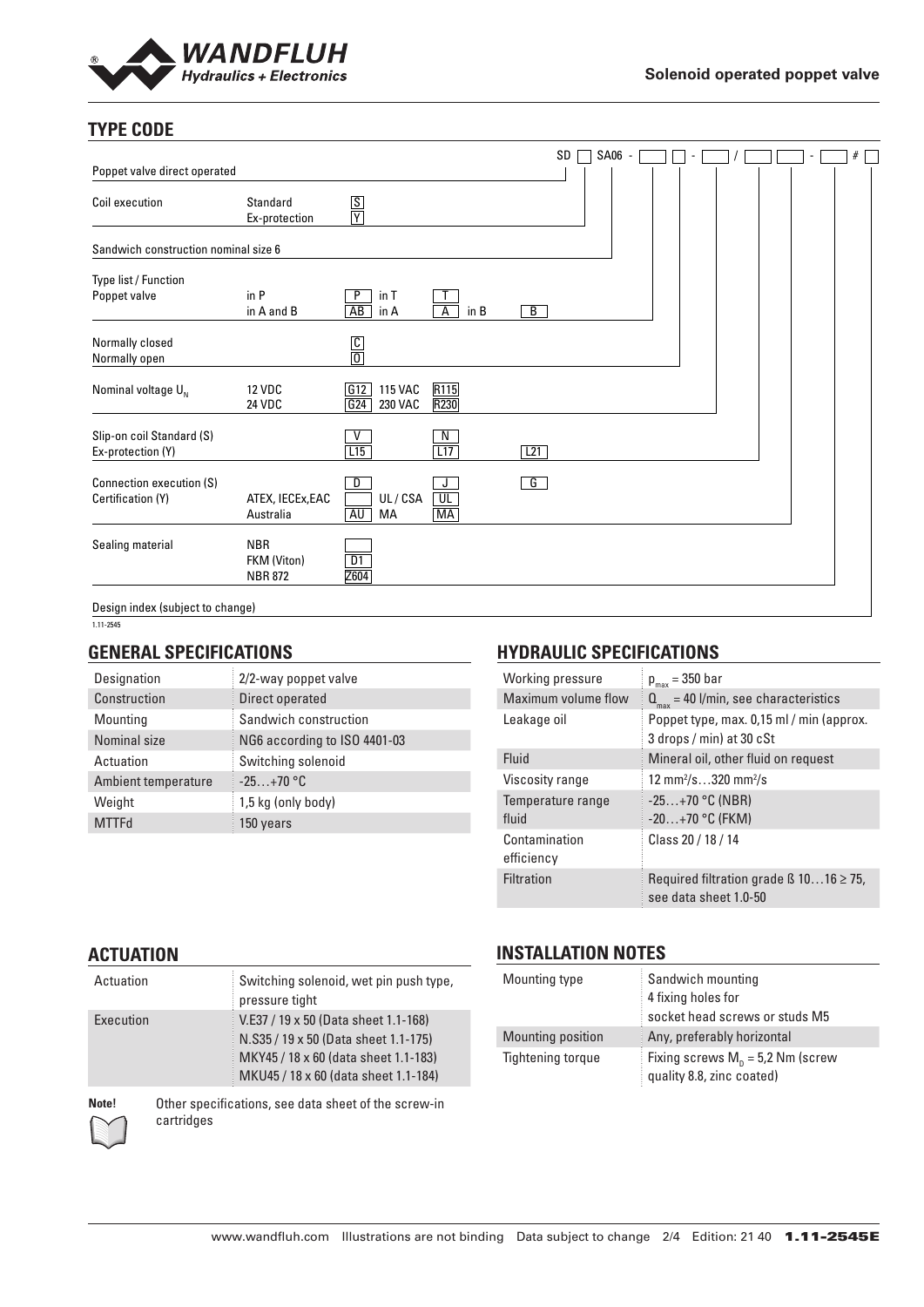

#### **PERFORMANCE SPECIFICATIONS**



Attention! The performance data especially the "pressure-flowcharacteristic, on the data sheets of the screw-in catridges refere to the screw-in cartridges only. The additional pressure drop of the sandwich body must be taken into consideration.

| Note! |  |
|-------|--|
|       |  |
|       |  |

**Note!** Detailed characteristics as well as further hydraulic specifications can be found on the data sheet of the cartridge installed.

#### **VALVES INSTALLED**

The following screw-in cartridges are used in the sandwich body.

| Article    | Description                                 | Data sheet no. |
|------------|---------------------------------------------|----------------|
| SDSPM22-BA | Poppet valve, normally closed               | $1.11 - 2061$  |
| SDSPM22-AB | Poppet valve, normally open                 | $1.11 - 2061$  |
| SDYPM22-BA | Poppet valve ex-protection, normally closed | $1.11 - 2064$  |
| SDYPM22-AB | Poppet valve ex-protection, normally open   | $1.11 - 2064$  |

#### **HYDRAULIC CONNECTION**



### **ACCESSORIES**

| Fixing screws                  | Data sheet 1.0-60  |
|--------------------------------|--------------------|
| <b>Threaded subplates</b>      | Data sheet 2.9-30  |
| <b>Multi-station subplates</b> | Data sheet 2.9-60  |
| Module type manifold blocks    | Data sheet 2.9-100 |
| <b>Technical explanations</b>  | Data sheet 1.0-100 |
| <b>Filtration</b>              | Data sheet 1.0-50  |
| Relative duty factor           | Data sheet 1.1-430 |

## **PARTS LIST**

|  | Position Article Description          |
|--|---------------------------------------|
|  | 20 238.5404 Screw plug VSTI M22 x 1,5 |

## **MANUAL OVERRIDE**

Screw plug (HB0), no actuation possible Optionally: HB4,5, HN(K) or HR(K)  $\rightarrow$  See data sheet 1.1-311

### **STANDARDS**

| Mounting interface              | ISO 4401-03         |
|---------------------------------|---------------------|
| Solenoids                       | <b>DIN VDE 0580</b> |
| <b>Connection execution D</b>   | $EN$ 175301 - 803   |
| <b>Protection class</b>         | EN 60 529           |
| <b>Contamination efficiency</b> | <b>ISO 4406</b>     |

# **SURFACE TREATMENT**

◆ The sandwich bodies are zinc-nickel coated

# **SEALING MATERIAL**

NBR or FKM (Viton) as standard, choice in the type code